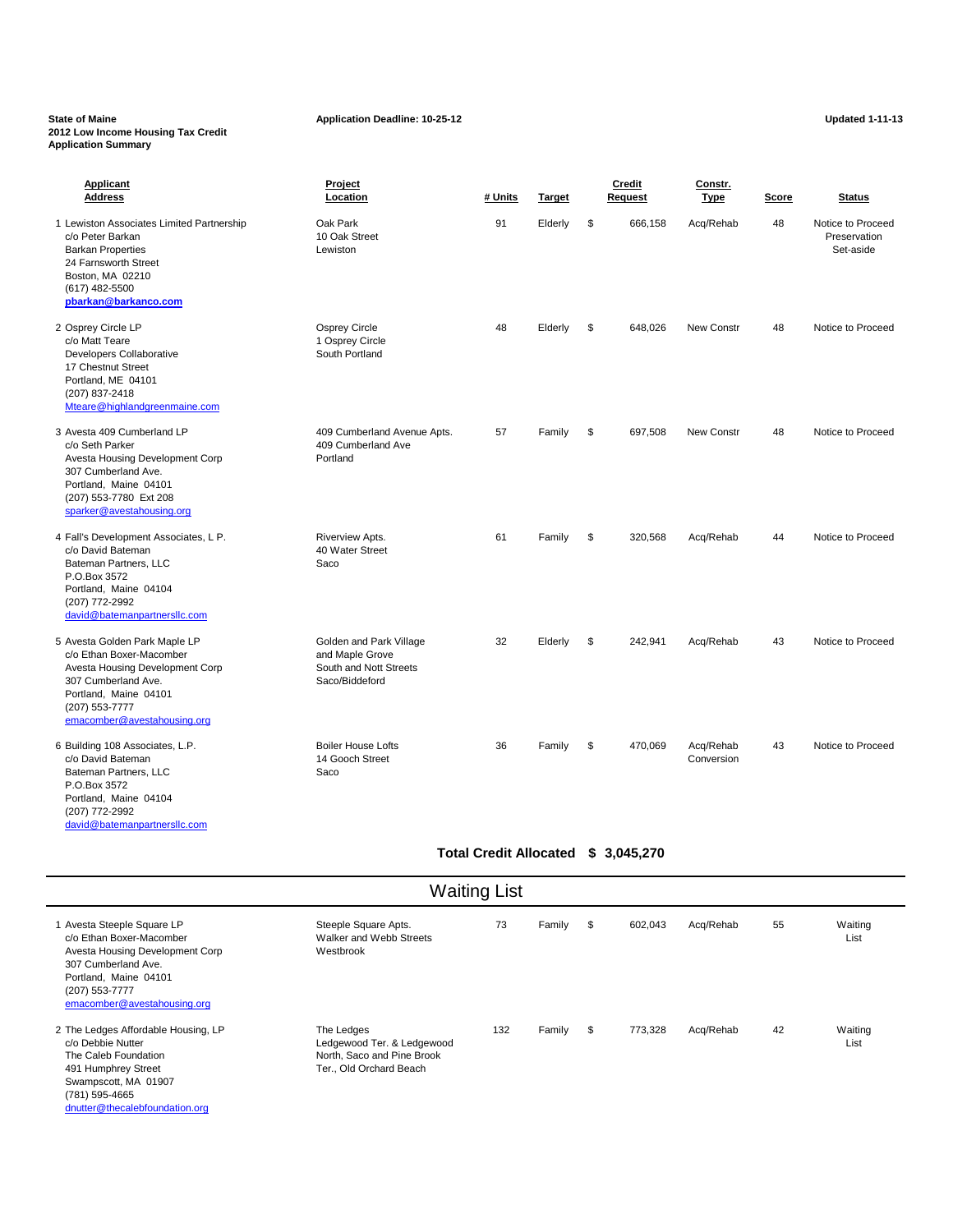### **State of Maine Application Deadline: 10-25-12 Application Deadline: 10-25-12 Updated 1-11-13 2012 Low Income Housing Tax Credit Application Summary**

| <b>Applicant</b><br><b>Address</b>                                                                                                                                                                   | Project<br>Location                                              | # Units | <b>Target</b> | <b>Credit</b><br><b>Request</b> | Constr.<br><b>Type</b>  | <b>Score</b> | <b>Status</b>   |
|------------------------------------------------------------------------------------------------------------------------------------------------------------------------------------------------------|------------------------------------------------------------------|---------|---------------|---------------------------------|-------------------------|--------------|-----------------|
| 3 Avesta Washington Avenue LP<br>c/o Greg Payne<br>Avesta Housing Development Corp<br>307 Cumberland Ave.<br>Portland, Maine 04101<br>(207) 553-7777<br>gpayne@avestahousing.org                     | Washington Avenue Efficiencies<br>134 Washington Ave<br>Portland | 18      | Family        | \$<br>239,828                   | New Constr              | 42           | Waiting<br>List |
| 4 Laconia House, LP<br>c/o Scott Joslin<br>Mill City, LLC<br>PO Box 22085<br>Portland, ME 04104<br>(207) 235-2739<br>scott@pepperellmillcampus.com                                                   | Laconia House Residences<br>100 Main Street<br><b>Biddeford</b>  | 43      | Family        | \$<br>523,426                   | Acq/Rehab<br>Conversion | 42           | Waiting<br>List |
| 5 Ridgeland Gardens, LP<br>c/o Michael Hulsey<br>South Portland Housing Authority<br>100 Waterman Drive, Suite 101<br>South Portland, Maine 04106<br>(207) 773-4140<br>MHulsey@spha.net              | <b>Ridgeland Gardens</b><br>Ridgeland Avenue<br>South Portland   | 44      | Elderly       | \$<br>630,000                   | New Constr              | 41           | Waiting<br>List |
| 6 Bangor Autumn Park West, LP<br>c/o Michael Myatt<br><b>Bangor Housing Authority</b><br>161 Davis Road<br>Bangor, ME 04401<br>(207) 942-6043<br>mmyatt@bangorhousing.org                            | Autumn Park West<br>678 Union Street<br>Bangor                   | 50      | Elderly       | \$<br>282,500                   | Acq/Rehab               | 38           | Waiting<br>List |
| 7 Avesta Young Street LP<br>c/o Matthew Peters<br>Avesta Housing Development Corp<br>307 Cumberland Ave.<br>Portland, Maine 04101<br>(207) 553-7777<br>mpeters@avestahousing.org                     | Young Street Apts.<br>29 Young Street<br>South Berwick           | 28      | Elderly       | \$<br>417,660                   | New Constr              | 37           | Waiting<br>List |
| 8 Somerset Place Associates, LP<br>c/o Gordon Stitham<br><b>Brewer Housing Authority</b><br>15 Colonial Circle, Suite 1<br>Brewer, ME 04412<br>(207) 989-7890<br>bhagstitham@aol.com                 | Somerset Place<br>5 Somerset Street<br><b>Brewer</b>             | 28      | Elderly       | \$<br>450,000                   | Acq/Rehab<br>Conversion | 32           | Waiting<br>List |
| 9 Avesta New Marblehead Two Three LP<br>c/o Ethan Boxer-Macomber<br>Avesta Housing Development Corp<br>307 Cumberland Ave.<br>Portland, Maine 04101<br>(207) 553-7777<br>emacomber@avestahousing.org | New Marblehead II & III<br>21 Oak Lane<br>Windham                | 40      | Elderly       | \$<br>289,870                   | Acq/Rehab               | 28           | Waiting<br>List |
| 10 Sewall Gardens Associates, LP<br>c/o Laurie Miller<br>Old Town Housing Authority<br>358 Main Street<br>PO Box 404<br>Old Town, ME 04468<br>(207) 827-6151<br>Imiller@oldtownhousing.net           | Sewall Garden<br>136 Center Street<br>Old Town                   | 28      | Elderly       | \$<br>532,000                   | Acq/Rehab<br>Conversion | 28           | Waiting<br>List |
| 11 The Pines at Ocean Park Limited Partnership<br>c/o Winthrop Winch<br>Ocean View Manor, Inc.<br>PO Box 7354<br>Ocean Park, ME 04063                                                                | The Pines<br>10 Manor Street<br>Old Orchard Beach                | 61      | Elderly       | \$<br>798,272                   | New Constr              | 27           | Waiting<br>List |

(207) 934-2157

[director@thepinescommunity.org](mailto:director@thepinescommunity.org)